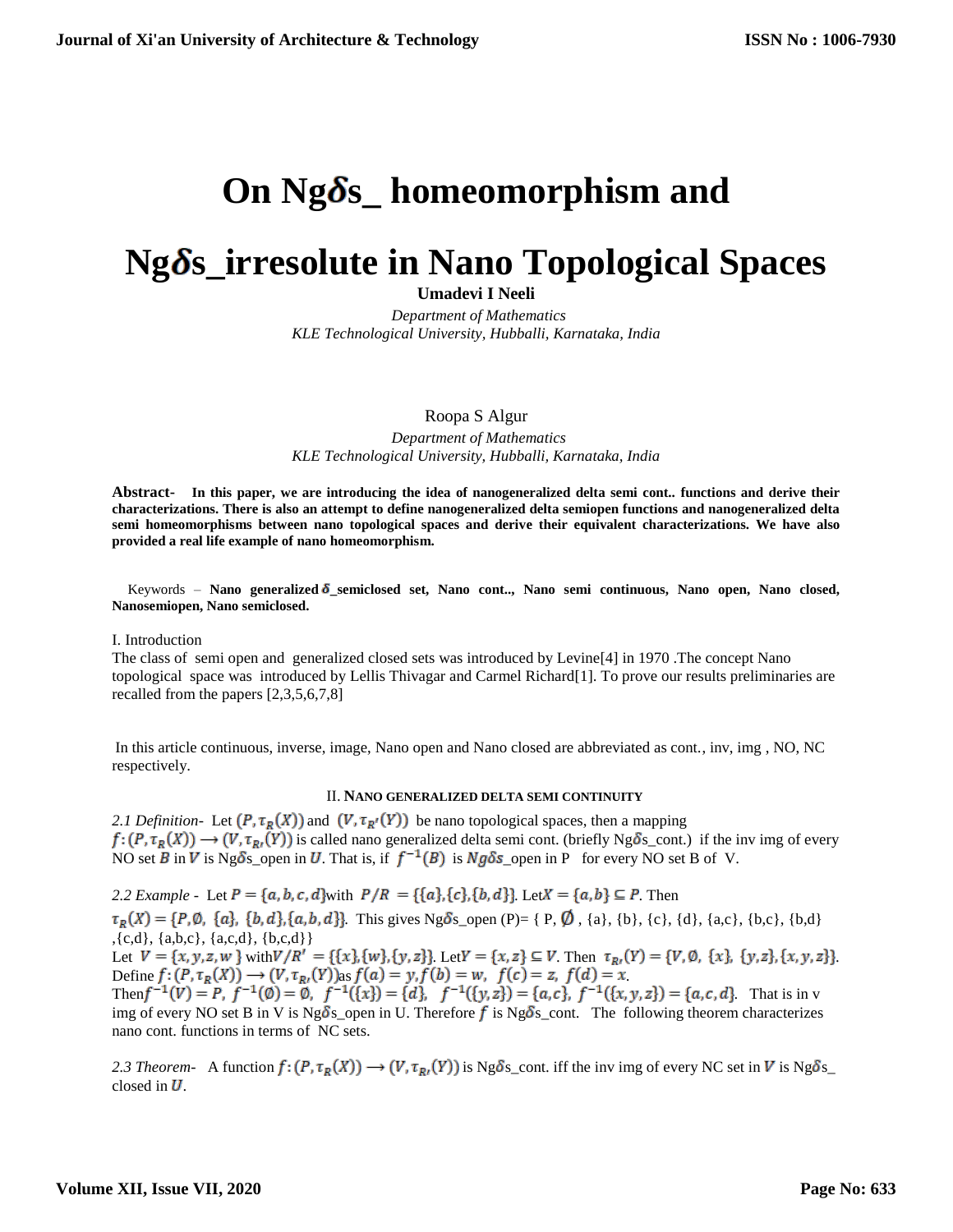**Proof:** Let f be Ng $\delta$ s\_cont. and F be NC in V. That is,  $V - F$  is NO in V. Since f Ng $\delta$ s\_cont.,  $f^{-1}(V - F)$  is Ng  $\delta$ s\_open in P. That is,  $P - f^{-1}(F)$  is Ng  $\delta$ s\_open in P. Therefore,  $f^{-1}(F)$  is Ng  $\delta$ s\_closed in P. Thus, the inv img of every NC set in V is Ng $\delta$ s\_closed in P, if f is Ng $\delta$ s\_cont. on P. Conversely, let inv img of every NC set be Ng $\delta$ s\_closed. Let G be NO in V. Then  $V - G$  is NC in V. Then,  $f^{-1}(V - G)$  is Ng $\delta$ s\_closed in P. That is,  $P - f^{-1}(G)$  is Ng  $\delta$ s\_closed in P. Therefore,  $f^{-1}(G)$  is Ng  $\delta$ s\_open in P. Thus, the inv img of every NO set in V is Ng $\delta$ s\_open in  $P$ . That is,  $f$  is Ng $\delta$ s\_cont. on  $P$ .

2.4 Theorem-Let  $f: (U, \tau_R(X)) \to (V, \tau_R(Y))$  be a function from U into V then following are equivalent.(i) The function f is Ng  $\delta$ s cont..(ii) For each  $x \in U$  and each NO set Y in V with  $f(x) \in Y$  there is Ng  $\delta$ s open set P in U such that  $x \in P$  and  $f(P) \subset V$ 

**Proof**: (i)  $\Rightarrow$  (ii) If (i) holds. Let  $x \in U$  and Y be a NO set in V with  $f(x) \in Y$ , then  $x \in f^{-1}(Y)$ . Since f is Ng  $\delta s$ \_cont.,  $f^{-1}(Y)$  is Ng $\delta$ s \_open in U. Put  $P = f^{-1}(Y)$  then  $x \in P$  and  $f(P) = f(f^{-1}(Y)) \subset V$ . Thus for each  $x \in U$  and each NO set Y in V with  $f(x) \in Y$  there is Ng  $\delta s$  open set P in U such that  $x \in P$  and  $f(P) \subset V$ . Hence (ii) holds.

(ii)  $\Rightarrow$  (i)Suppose (ii) holds. Let  $x \in U$  and Y be a NO set in V with  $f(x) \in Y$ . By (ii) there exists a Ng  $\delta s$  open set  $P_x$  in X such that  $x \in P_x$  and  $f(P_x) \subset Y$ . This implies  $x \in P_x \subset f^{-1}(Y)$ . This implies  $f^{-1}(Y)$  is Ng  $\delta$ s-nhd of  $x$ . Since x is arbitrary  $f^{-1}(Y)$  is Ng  $\delta$ s-nhd of each of its points. Hence  $f^{-1}(Y)$  is Ng  $\delta$ s-open set in  $\tilde{U}$ . Therefore f is  $Ng\delta s$  \_cont.. Hence (i) holds.

2.5 Theorem- Let  $(U, \tau_R(X))$  and  $(V, \tau_{R'}(Y))$  be nano topological spaces. Let  $f: (U, \tau_R(X)) \to (V, \tau_{R'}(Y))$  be a nano cont. function then f is Ng $\delta$ s\_cont.

**Proof**: Let P be any NO set in  $(V, \tau_R, (Y))$ . Since f is Nano cont.,  $f^{-1}(P)$  is NO in U. But every NO set is Ng $\delta$ s\_open set implies  $f^{-1}(P)$  is Ng $\delta$ s\_open set in  $(U, \tau_R(X))$ . Therefore is Ng $\delta$ s\_cont.

*2.6 Remark* **-** The converse of above theorem need not be true.

2.7 Example - Let  $U = \{a, b, c, d\}$  with  $U/R = \{\{a\}, \{c\}, \{b, d\}\}\$  Let  $X = \{a, b\} \subseteq U$ . Then  $\tau_R(X) = \{U, \emptyset, \{a\}, \{b, d\}, \{a, b, d\}.$  Let  $V = \{x, y, z, w\}$  with  $V/R' = \{\{x\}, \{w\}, \{y, z\}\}.$  Let  $Y = \{x, z\} \subseteq V$ . Then  $\tau_{R}(Y) = \{V, \emptyset, \{x\}, \{y, z\}, \{x, y, z\}\}\$ be a nano topologies on U and V respectively. Define  $f:(U,\tau_R(X))\to (V,\tau_{R}(Y))$  by  $f(a)=y$ ,  $f(b)=w$ ,  $f(c)=z$ ,  $f(d)=x$ . Then for NO set  $\{x,y,z\}$  in V,  $f^{-1}(\{x, y, z\}) = \{a, c, d\}$  is not NO in U. That is inv img of every NO set B in V is not NO in U. Therefore f is not nano cont..

2.8 Theorem- Let  $(U, \tau_R(X))$  and  $(V, \tau_{R'}(Y))$  be nano topological spaces. Let  $f: (U, \tau_R(X)) \to (V, \tau_{R'}(Y))$  be a nano semi cont. function then f is Ng $\delta$ s\_cont..

**Proof:** Let P be any NO set in  $(V, \tau_{R}(\overline{Y}))$ . Since f is Nano semi cont.,  $f^{-1}(P)$  is Nano semi open in U. But every Nano semi open set is Ng  $\delta s$  open set implies  $f^{-1}(P)$  is Ng  $\delta s$  open set in  $(U, \tau_R(X))$ . Therefore f is  $Ng\delta s_{\rm \_cont.}.$ 

*2.9 Remark***-** The converse of above theorem need not be true.

*2.10 Example* Let  $U = \{a, b, c, d\}$  with  $U/R = \{\{a\}, \{c\}, \{b, d\}\}\$ . Let  $X = \{a, b\} \subseteq U$ . Then  $\tau_R(X) = \{U, \emptyset, \{a\}, \{b, d\}, \{a, b, d\}.$  Let  $V = \{x, y, z, w\}$  with  $V/R' = \{\{x\}, \{w\}, \{y, z\}\}.$  Let  $Y = \{x, z\} \subseteq V$ . Then  $\tau_{R}(Y) = \{V, \emptyset, \{x\}, \{y, z\}, \{x, y, z\}\}\$  be a nano topologies on U and V respectively. Define  $f:(U,\tau_R(X))\to (V,\tau_{R}(Y))$  by  $f(a)=y$ ,  $f(b)=w$ ,  $f(c)=z$ ,  $f(d)=x$ . Then for NO set  $\{x,y,z\}$  in  $V, f^{-1}(\{x, y, z\}) = \{a, c, d\}$  is not nanosemiopen in U. That is inv img of every NO set B in V is not nano semi open in  $U$ . Therefore  $f$  is not nanosemi cont..

2.11 Definition A map  $f: (U, \tau_R(X)) \to (V, \tau_R(Y))$  is called nano generalized delta semiclosed map (resp. nano generalized delta semiopen map) if  $f(P)$  is Ng $\delta$ s\_closed (resp. Ng $\delta$ s\_open) in V for every NC set (resp. NO set) P of U. The nano generalized delta semiclosed map (resp. nano generalized delta semiopen map) is briefly written as  $Ng\delta s$  closed map (resp. Ng $\delta s$  open map).

2.12 *Example* Let  $U = \{x, y, z, w\}$  with  $U/R = \{\{x\}, \{w\}, \{y, z\}\}$ . Let  $X = \{x, z\} \subseteq U$ . Then  $\tau_R(X) = \{U, \emptyset, \{x\}, \{y, z\}, \{x, y, z\}\}\.$  Let  $V = \{a, b, c, d\}$  with  $V/R' = \{\{a\}, \{c\}, \{b, d\}\}\.$  Let  $Y = \{a, b\} \subseteq V$ .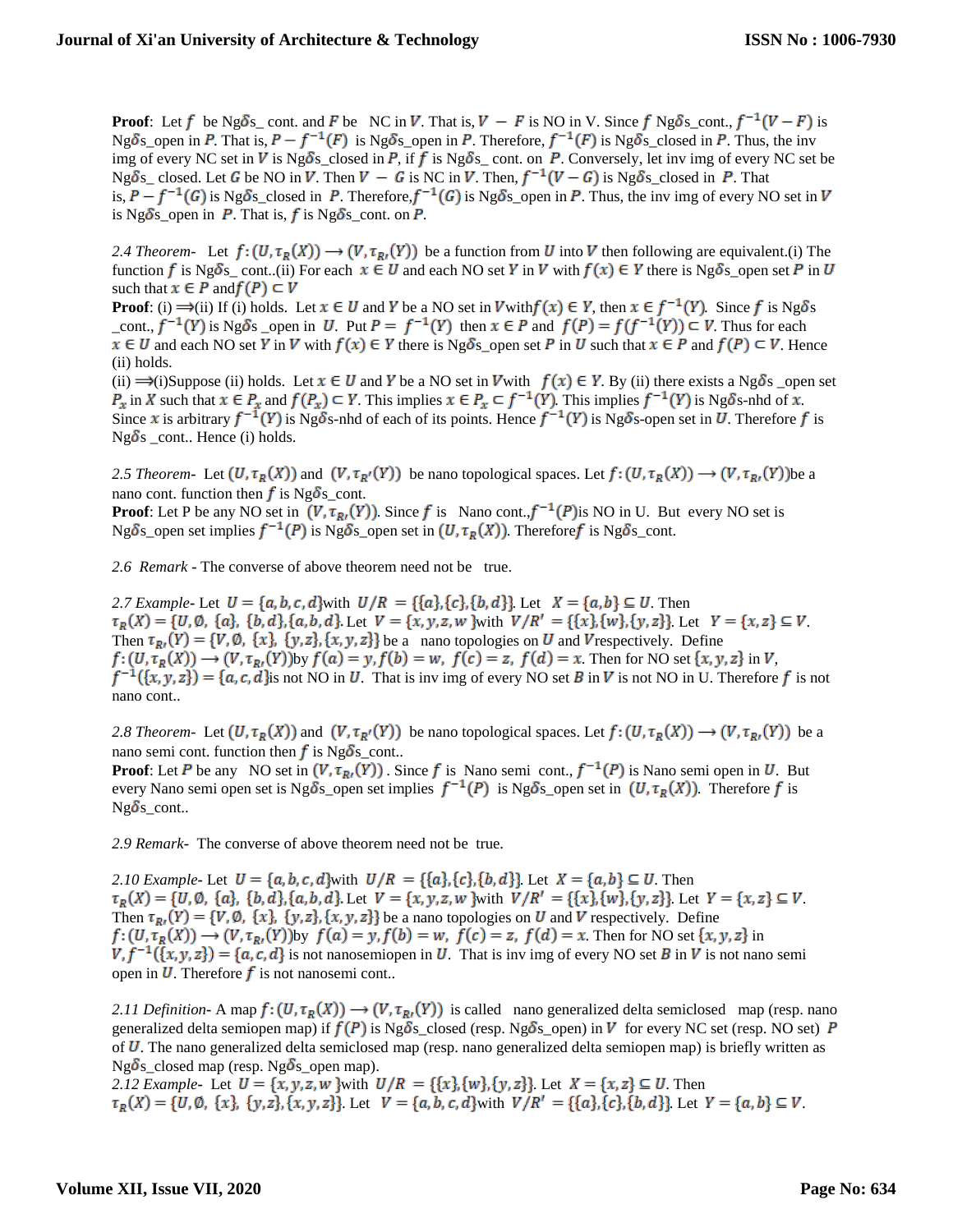Then  $\tau_{B}(Y) = \{V, \emptyset, \{a\}, \{b, d\}, \{a, b, d\}\}$  be nano topologies on U and V respectively. Define  $f:(U,\tau_R(X))\to (V,\tau_{R}(Y))$ by  $f(x)=d, f(y)=b, f(z)=a, f(w)=c$ . Then  $U(u) = V, f(\phi) = \emptyset, f(\lbrace x \rbrace) = \lbrace d \rbrace, f(\lbrace y, z \rbrace) = \lbrace a, b \rbrace, f(\lbrace x, y, z \rbrace) = \lbrace a, b, d \rbrace$ . That is img of every NO set in U is Ng $\delta$ s\_open in  $V$ . Hence  $f$  is Ng $\delta$ s\_open map.

2.13 Remark**-** Every NO map is  $Ng\delta s$  open map, But converse is not true.

2.14 Example<sub>r</sub> Let  $U = \{x, y, z, w\}$  with  $U/R = \{\{x\}, \{w\}, \{y, z\}\}\$ . Let  $X = \{x, z\} \subseteq U$ . Then  $\tau_R(X) = \{U, \emptyset, \{x\}, \{y, z\}, \{x, y, z\}\}\.$  Let  $V = \{a, b, c, d\}$  with  $V/R' = \{\{a\}, \{c\}, \{b, d\}\}\.$  Let  $Y = \{a, b\} \subseteq V$ . Then  $\tau_{R}(Y) = \{V, \emptyset, \{a\}, \{b, d\}, \{a, b, d\}\}\$ be nano topologies on U and V respectively. Define  $f: (U, \tau_R(X)) \to (V, \tau_R(Y))$  by  $f(x) = d$ ,  $f(y) = b$ ,  $f(z) = a$ ,  $f(w) = c$ . Then f is Ng  $\delta s$  open map, but not an NO map, since for NO set  $\{x\}$  in  $U$ ,  $f(\{x\}) = \{d\}$ , which is not NO in V.

2.15 Remark**-** Every nanosemi open map is  $Ng\delta s$  open map, but converse is not true.

2.16 Example<sub>r</sub> Let  $U = \{x, y, z, w\}$  with  $U/R = \{\{x\}, \{w\}, \{y, z\}\}$ . Let  $X = \{x, z\} \subseteq U$ . Then  $\tau_R(X) = \{U, \emptyset, \{x\}, \{y, z\}, \{x, y, z\}\}\.$  Let  $V = \{a, b, c, d\}$  with  $V/R' = \{\{a\}, \{c\}, \{b, d\}\}\.$  Let  $Y = \{a, b\} \subseteq V$ . Then  $\tau_{R}(Y) = \{V, \emptyset, \{a\}, \{b, d\}, \{a, b, d\}\}\$ be nano topologies on U and V respectively. Define  $f:(U,\tau_R(X))\to (V,\tau_R(Y))$  by  $f(x)=d, f(y)=b, f(z)=a, f(w)=c$ . Then f is Ng $\delta$ s\_open map, but not an nanosemiopen map, since for NO set {x} in  $U, f({x}) = {d}$ , is not nanosemi open in V.

2.17 Definition **-** A map  $f: (U, \tau_R(X)) \to (V, \tau_R(Y))$  is said to be nano generalized delta semi homeomorphism (briefly Ng  $\delta_s$  homeomorphism) if (i) f is Ng  $\delta_s$  cont. (ii) f is Ng  $\delta_s$  open (iii) f is bijective. Equivalently a bijective function  $f$  is said to be nano generalized delta semi homeomorphism (briefly Ng $\delta$ s\_homeomorphism) if both  $f$  and  $f^{-1}$  both are cont..

2.18 *Example* Let  $U = \{x, y, z, w\}$  with  $U/R = \{\{x\}, \{w\}, \{y, z\}\}\$ . Let  $X = \{x, z\} \subseteq U$ . Then  $\tau_R(X) = \{U, \emptyset, \{x\}, \{y, z\}, \{x, y, z\}\}\.$  Let  $V = \{a, b, c, d\}$  with  $V/R' = \{\{a\}, \{c\}, \{b, d\}\}\.$  Let  $Y = \{a, b\} \subseteq V$ . Then  $\tau_{R}(Y) = \{V, \emptyset, \{a\}, \{b, d\}, \{a, b, d\}\}\$ be nano topologies on U and V respectively. Define  $f: (U, \tau_R(X)) \to (V, \tau_{R}(Y))$ by  $f(x) = d$ ,  $f(y) = b$ ,  $f(z) = a$ ,  $f(w) = c$ , then f is Ng  $\delta$ s\_homeomorphism.

2.19 Remark-Every nano homeomorphism is Ngo<sup>s</sup> homeomorphism, but converse is not true.

2.20 Example<sub>r</sub> Let  $U = \{x, y, z, w\}$  with  $U/R = \{\{x\}, \{w\}, \{y, z\}\}$ . Let  $X = \{x, z\} \subseteq U$ . Then  $\tau_R(X) = \{U, \emptyset, \{x\}, \{y, z\}, \{x, y, z\}\}\.$  Let  $V = \{a, b, c, d\}$  with  $V/R' = \{\{a\}, \{c\}, \{b, d\}\}\.$  Let  $Y = \{a, b\} \subseteq V$ . Then  $\tau_{R}(Y) = \{V, \emptyset, \{a\}, \{b, d\}, \{a, b, d\}\}$  be nano topologies on U and V respectively. Define  $f: (U, \tau_R(X)) \to (V, \tau_{R}(Y))$  by  $f(x) = d$ ,  $f(y) = b$ ,  $f(z) = a$ ,  $f(w) = c$ , then f is Ng  $\delta s$  homeomorphism. But not nano homeomorphism, because  $f^{-1}(\{a\}) = \{z\}$  is not NO in U. This implies f is not nano cont. and hence not nano homeomorphism.

2.21 Remark- Every nano semi homeomorphism is Ngo<sup>S</sup>s\_homeomorphism, but converse is not true.

2.22 *Example* Let  $U = \{x, y, z, w\}$  with  $U/R = \{\{x\}, \{w\}, \{y, z\}\}\$ . Let  $X = \{x, z\} \subseteq U$ . Then  $\tau_R(X) = \{U, \emptyset, \{x\}, \{y, z\}, \{x, y, z\}\}\$ . Let  $V = \{a, b, c, d\}$  with  $V/R' = \{\{a\}, \{c\}, \{b, d\}\}\$ . Let  $Y = \{a, b\} \subseteq V$ . Then  $\tau_{R}(Y) = \{V, \emptyset, \{a\}, \{b, d\}, \{a, b, d\}\}\$ be nano topologies on U and V respectively. Define  $f: (U, \tau_R(X)) \to (V, \tau_{R}(Y))$  by  $f(x) = d$ ,  $f(y) = b$ ,  $f(z) = a$ ,  $f(w) = c$ , then f is Ng  $\delta s$  homeomorphism. But not nano homeomorphism, because  $f^{-1}(\{a\}) = \{z\}$  is not nanosemiopen in U. This implies f is not nano semi cont. and hence not nanosemihomeomorphism.

2.23 Theorem **-** Let  $f: (U, \tau_R(X)) \to (V, \tau_R(Y))$  be a bijective and is Ng  $\delta_{S_{\text{c}}}$  cont. map. Then the following are equivalent. (i) f is Ng $\delta$ s\_open map (ii) Ng $\delta$ s\_homeomorphism (iii) f is Ng $\delta$ s\_closed map **Proof**: (i) $\leftrightarrow$ (ii) Obvious from definitions.

(i)  $\ominus$  (iii) Suppose f is Ng  $\delta$  s\_open map and F is NC set in U, then U–F is an NO set in U. By (i)  $f(U - F)$  is Ng  $\delta$ s open in  $V$ . This implies  $f(F)$  is Ng  $\delta$ s\_closed set in  $V$ . Therefore  $f$  is Ng  $\delta$ s\_closed map.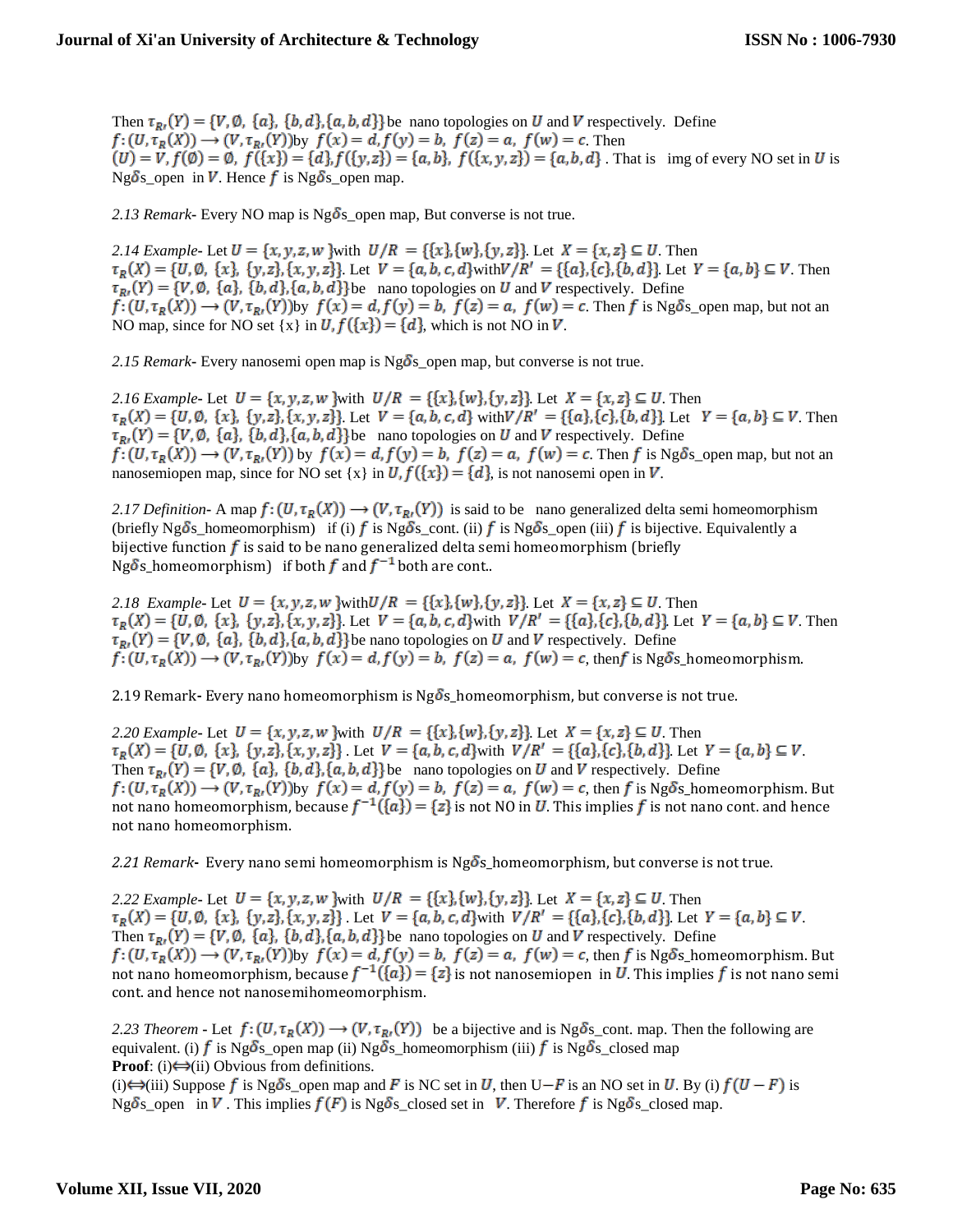2.24 Remark**-** The composition of two Ng  $\delta$ s homeomorphisms need not be Ng  $\delta$ s homeomorphism in general.

2.25 Example<sub>r</sub> Let  $U = \{x, y, z, w\}$  with  $U/R = \{\{x\}, \{w\}, \{y, z\}\}\$ . Let  $X = \{x, z\} \subseteq U$ . Then  $\tau_R(X) = \{U, \emptyset, \{x\}, \{y, z\}, \{x, y, z\}\}\.$  Let  $V = \{a, b, c, d\}$  with  $V/R' = \{\{a\}, \{c\}, \{b, d\}\}\.$  Let  $Y = \{a, b\} \subseteq V$ . Then  $\tau_{R}(Y) = \{V, \emptyset, \{a\}, \{b, d\}, \{a, b, d\}\}\$ . Let  $W = \{a, b, c, d\}$  with  $W/R'' = \{\{b\}, \{d\}, \{a, c\}\}\$ . Let  $Z = \{a,d\} \subseteq W$ . Then  $\tau_{R_U}(W) = \{W, \emptyset, \{d\}, \{a,c\}, \{a,c,d\}\}\$ be nano topologies on U, V and W respectively. Define  $f: (U, \tau_R(X)) \to (V, \tau_{R}(Y))$  by  $f(x) = d, f(y) = b, f(z) = a, f(w) = c$  and  $g: (V, \tau_{R}(X)) \to (W, \tau_{R}(Y))$  by  $g(a) = c$ ,  $g(b) = b$ ,  $g(c) = d$ ,  $g(d) = a$ . Clearly f and g are Ng  $\delta$ s\_homeomorphism. But the composition  $(g \cdot f)$  is not Ng  $\delta$ s\_homeomorphism, because for NO set  $\{d\}$  in W,  $(g \circ f)^{-1}(\{d\}) = f^{-1}(g^{-1}(\{d\})) = f^{-1}(\{c\}) = \{W\}$ , is not Ng $\delta$ s\_open in U.

2.26 Definition **- A** map  $f: (U, \tau_R(X)) \to (V, \tau_R(Y))$  is said to be nano generalized delta semi irresolute (briefly, Ng $\delta$ s\_irresolute) if  $f^{-1}(P)$  is Ng $\delta$ s\_open in U for every Ng $\delta$ s\_open P in V.

2.27 Example<sub>r</sub> Let  $P = \{a, b, c, d\}$  with  $P/R = \{\{b\}, \{d\}, \{a, c\}\}\$ Let  $X = \{a, d\} \subseteq P$ . Then  $\tau_R(X) = \{P, \emptyset, \{d\}, \{a, c\}, \{a, c, d\}\}\.$  Let  $V = \{a, b, c, d\}$  with  $V/R' = \{\{a\}, \{c\}, \{b, d\}\}\.$  Let  $Y = \{a, b\} \subseteq V$ . Then  $\tau_{R}(Y) = \{V, \emptyset, \{a\}, \{b, d\}, \{a, b, d\}\}\$ be nano topologies on U and V respectively. Define  $f: (U, \tau_R(X)) \to (V, \tau_R, (Y))$ by  $f(a) = d, f(b) = c, f(c) = b, f(d) = a$ .then<br>  $f^{-1}(V) = U, f^{-1}(0) = 0, f^{-1}(\{a\}) = \{d\}, f^{-1}(\{b\}) = \{c\}, f^{-1}(\{d\}) = \{a\}, f^{-1}\{a, b\} = \{c, d\}, f^{-1}\{a, c\} =$  ${b,d}, f^{-1}{a,d} = {a,d}, f^{-1}{b,d} = {a,c}, f^{-1}{a,b,c} = {b,c,d}, f^{-1}{a,b,d} = {a,c,d}, f^{-1}{b,c,d} = {b,c,d}$  ${a,b,c}$ 

. Clearly inv img of every Ng  $\delta$ s open in V is Ng  $\delta$ s open in U. Therefore f is Ng  $\delta$ s irresolute.

2.28 Remark **-**Every Ng  $\delta$ s irresolute is Ng  $\delta$ s cont., but converse need not be true.

2.29 Example-Let  $U = \{x, y, z, w\}$  with  $U/R = \{\{x\}, \{w\}, \{y, z\}\}\$ . Let  $X = \{x, z\} \subseteq U$ . Then  $\tau_R(X) = \{U, \emptyset, \{x\}, \{y, z\}, \{x, y, z\}\}\.$  Let  $V = \{a, b, c, d\}$  with  $V/R' = \{\{a\}, \{c\}, \{b, d\}\}\.$  Let  $Y = \{a, b\} \subseteq V$ . Then  $\tau_{B}(Y) = \{V, \emptyset, \{a\}, \{b, d\}, \{a, b, d\}\}$  be a nano topologies on U and V respectively. Define  $f: (U, \tau_R(X)) \to (V, \tau_{R}(Y))$  by  $f(x) = d, f(y) = b, f(z) = a, f(w) = c$ , then f is Ng  $\delta$ s\_cont., but not Ng $\delta$ s\_irresolute, because for Ng $\delta$ s\_open set {a,c} in  $V$ ,  $f^{-1}(\lbrace a,c \rbrace) = \lbrace z,w \rbrace$  is not Ng $\delta$ s\_open in U.

2.30 Definition **-** A map  $f: (U, \tau_R(X)) \to (V, \tau_R(Y))$  is called strongly nano generalized delta semiclosed map (resp. strongly nano generalized delta semiopen map) if  $f(P)$  is Ng $\delta$ s\_closed (resp. Ng $\delta$ s\_open) in V for every Ng  $\delta s$  closed set (resp. Ng  $\delta s$  open set) P of U. The strongly nano generalized delta semiclosed map (resp. strongly nano generalized delta semiopen map) is briefly written as  $SNg\delta s$ <sub>closed map (resp.  $SNg\delta s$  open map).</sub>

2.31 Example **-** Let  $U = \{a, b, c, d\}$  with  $U/R = \{\{b\}, \{d\}, \{a, c\}\}\$ . Let  $X = \{a, d\} \subseteq U$ . Then  $\tau_R(X) = \{U, \emptyset, \{d\}, \{a, c\}, \{a, c, d\}\}\$ . Let  $V = \{a, b, c, d\}$  with  $V/R' = \{\{a\}, \{c\}, \{b, d\}\}\$ . Let  $Y = \{a, b\} \subseteq V$ . Then  $\tau_{R}(Y) = \{V, \emptyset, \{a\}, \{b, d\}, \{a, b, d\}\}\$ be nano topologies on U and V respectively. Define  $f:(U,\tau_R(X))\to (V,\tau_{R}(Y))$ by  $f(a)=b, f(b)=c, f(c)=d, f(d)=a$ . Then clearly  $f(P)$  is Ng $\delta$ s\_open in V for every Ng $\delta$ s\_open set P of U. Therefore f is SNg $\delta$ s\_open map.

2.32 Definition **-** A bijective function  $f: (U, \tau_R(X)) \to (V, \tau_R(Y))$  is called strongly Ng  $\delta$ s\_homeomorphism (briefly SNg  $\delta_s$  homeomorphism) if f is both Ng  $\delta_s$  irresolute and SNg  $\delta_s$  open map. Equivalently, if both f and  $f^{-1}$  are Ng $\delta$ s\_irresolute. We say, nano topological spaces U and V are SNg $\delta$ s\_homeomorphic if there exists a  $SNg\delta s_{\text{}}$  homeomorphisms from U onto V.

2.33 Remark **-**i) Composition of two Ng  $\delta$ s\_homeomorphism functions is again SNg  $\delta$ s\_homeomorphism. ii) Every SNg $\delta$ s\_homeomorphism is g $\delta$ s\_homeomorphism. But converse is not true.

2.34 Example Let  $U = \{x, y, z, w\}$  with  $U/R = \{\{x\}, \{w\}, \{y, z\}\}\$ . Let  $X = \{x, z\} \subseteq U$ . Then  $\tau_R(X) = \{U, \emptyset, \{x\}, \{y, z\}, \{x, y, z\}\}\$ . Let  $V = \{a, b, c, d\}$  with  $V/R' = \{\{a\}, \{c\}, \{b, d\}\}\$ . Let  $Y = \{a, b\} \subseteq V$ . Then  $\tau_{R}(Y) = \{V, \emptyset, \{a\}, \{b, d\}, \{a, b, d\}\}\$ be a nano topologies on U and V respectively. Define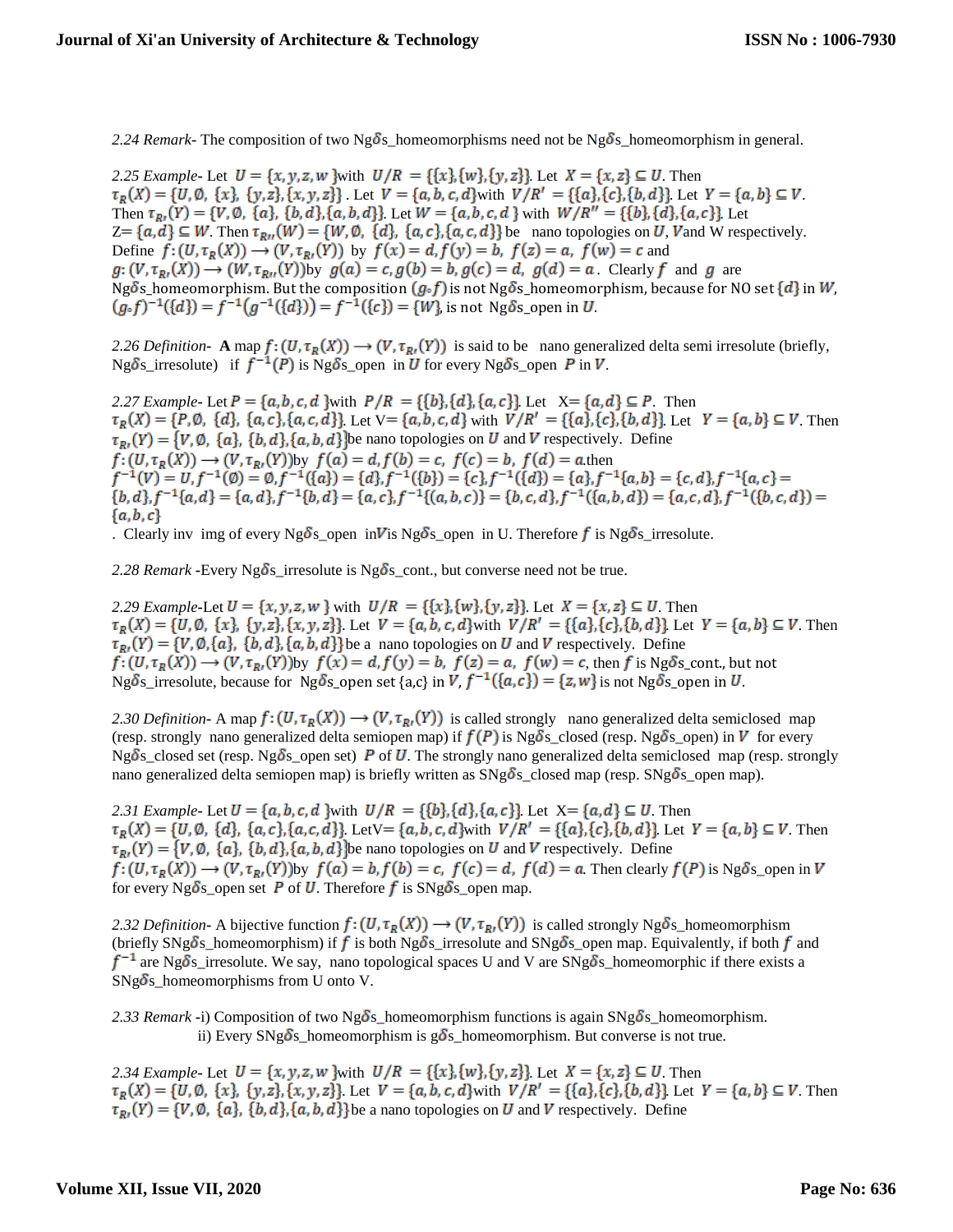$f: (U, \tau_R(X)) \to (V, \tau_R(Y))$  by  $f(x) = d$ ,  $f(y) = b$ ,  $f(z) = a$ ,  $f(w) = c$ , then f is Ng  $\delta s$  homeomorphism. But not SNg $\delta$ s\_homeomorphism because for Ng $\delta$ s\_open set {c} in $V$ ,  $f^{-1}(\{a,c\}) = \{z,w\}$  is not Ng $\delta$ s\_open in U.

#### III. Application

In this section we apply the concept of  $Ng\delta s$ \_irresolue functions in day to day problem. *3.1 Example* Consider the cost of a taxi ride as a function of distance travelled. Let  $U = \{p_1, p_2, p_3, p_4, p_5\}$  be the universe of distances of five different places from bus station and  $V = \{a, b, c, d, e\}$  be the universe of taxi fares to reach the five destinations in U from the bus station. We know that fares depend on the distances of places. Let  $U/R = \{\{p_4\}, \{p_1, p_2\}, \{p_3, p_5\}\}\$ and let  $X = \{p_1, p_4\}$ , a subset of U. Then  $\tau_R(X) = \{U, \emptyset\{p_4\}, \{p_1, p_2\}, \{p_1, p_2, p_4\}\}\$ is nano topology on U. Let  $V/R' = \{\{d\}, \{a, b\}, \{c, e\}\}\$ and let  $Y = \{a, b\}$ , a subset of V. Then  $\tau_{R}(Y) = \{V, \emptyset, \{d\}, \{a, b\}, \{a, b, d\}\}\$ is nano topology on V. Define  $f: (U, \tau_R(X)) \to (V, \tau_{R}(Y))$ by  $f(p_1) = a, f(p_2) = b, f(p_3) = c, f(p_4) = d.$  Then inv img of each Ng  $\delta s$  open set in V is Ng  $\delta s$  open in U. Therefore f is Ng  $\delta$ s\_irresolute function. Also we note that the img of each Ng  $\delta$ s\_open set in V is Ng  $\delta$ s\_open in U. Therefore f is Ng $\delta s$  open in V and f is bijection. Thus f is SNg $\delta s$  homeomorphism. Therefore, cost of taxi ride, as a distance travelled is  $\text{SNg}\delta s$ <sub>-</sub>homeomorphism.

*3.2 Example***-** Consider the anti-viruses as a treatment for the disease causing viruses. Let  $V = \{p1, p2, p3, p4, p5, p6\}$ be the universe of viruses of three diseases namely Flu-virus,Polio-virus and Hepatitisvirus. In the sequel, p1 – A=H5N1Flu; p2 – A=HN1 – Flu;p3– Polio; p4 – Hepatitis – C; p5 – Hepatitis – B; p6 – Hepatitis – D and let  $A = \{y_1, y_2, y_3, y_4, y_5, y_6\}$  be the universe of anti-viruses for three diseases namely Flu-virus, Polio-virus and Hepatitis-virus are y1 as Arbidol, y2 as Amantadine, y3 as Sabin, y4 as Interferon, y5 as Rebetol, y6 as Alpha-Interferon. We know that antivirus depends on the disease causing virus. Let  $U/R = \{ \{p1, p2, p3\}, \{p4, p5, p6\} \}$ and let  $X = \{p1, p2, p3\} \subseteq V$ . Then  $\tau_R(X) = \{U, \emptyset, \{p1, p2, p3\}\}$ . Then the NC sets are V;  $\emptyset$ ; {v4; v5; v6}. Let  $U/R' = \{\{y1, y2\}, \{y3\}, \{y4, y5, y6\}\}\.$  Let  $Y = \{y4, y5, y6\} \subseteq A$ . Then  $\tau_{R'}(Y) = \{A, \emptyset, \{y4, y5, y6\}\}\$ . Define  $f: (V, \tau_R(X)) \to (A, \tau_{R'}(Y))$ as  $f(p1) = y1, f(p2) = y2, f(p3) = y3, f(p4) = y4, f(p5) = y5, f(p6) = y6$ . Then inv img of each Ng $\delta$ s\_open set in  $V$  is Ng $\delta$ s\_open in  $U$ . Therefore  $f$  is Ng $\delta$ s\_irresolute function. Also we note that the img of each Ng  $\delta$ s\_open set in  $V$  is Ng  $\delta$ s\_open in  $U$ . Therefore  $f$  is Ng  $\delta$ s\_open in  $V$  and  $f$  is bijection. Thus  $f$  is  $SNg\delta s$ <sub>h</sub>omeomorphism. Therefore, the anti-viruses as a function of treatment for disease causing viruses is  $SNg\delta s$ \_homeomorphism.

#### **IV. RESULTS**

From the above discussion we have the following table which gives the relationship between different types of functions. The symbol "T" in a cell means that a function corresponding row implies a function on corresponding column. The symbol "F" means that a function on the corresponding row does not imply a function on the corresponding column.

1. Results on Nano cont. functions

| Functions |   |    |    |  |
|-----------|---|----|----|--|
|           |   |    |    |  |
|           | F |    |    |  |
|           | □ | Ę  |    |  |
|           | □ | J, | Li |  |

(1) Nano cont. (2) Nano semi cont. (3) Ngδs\_cont. (4) Ngδs\_irresolute

| 2. Results on NO maps |  |  |  |  |  |
|-----------------------|--|--|--|--|--|
|                       |  |  |  |  |  |

| $\sim$ |  |  |
|--------|--|--|
|        |  |  |